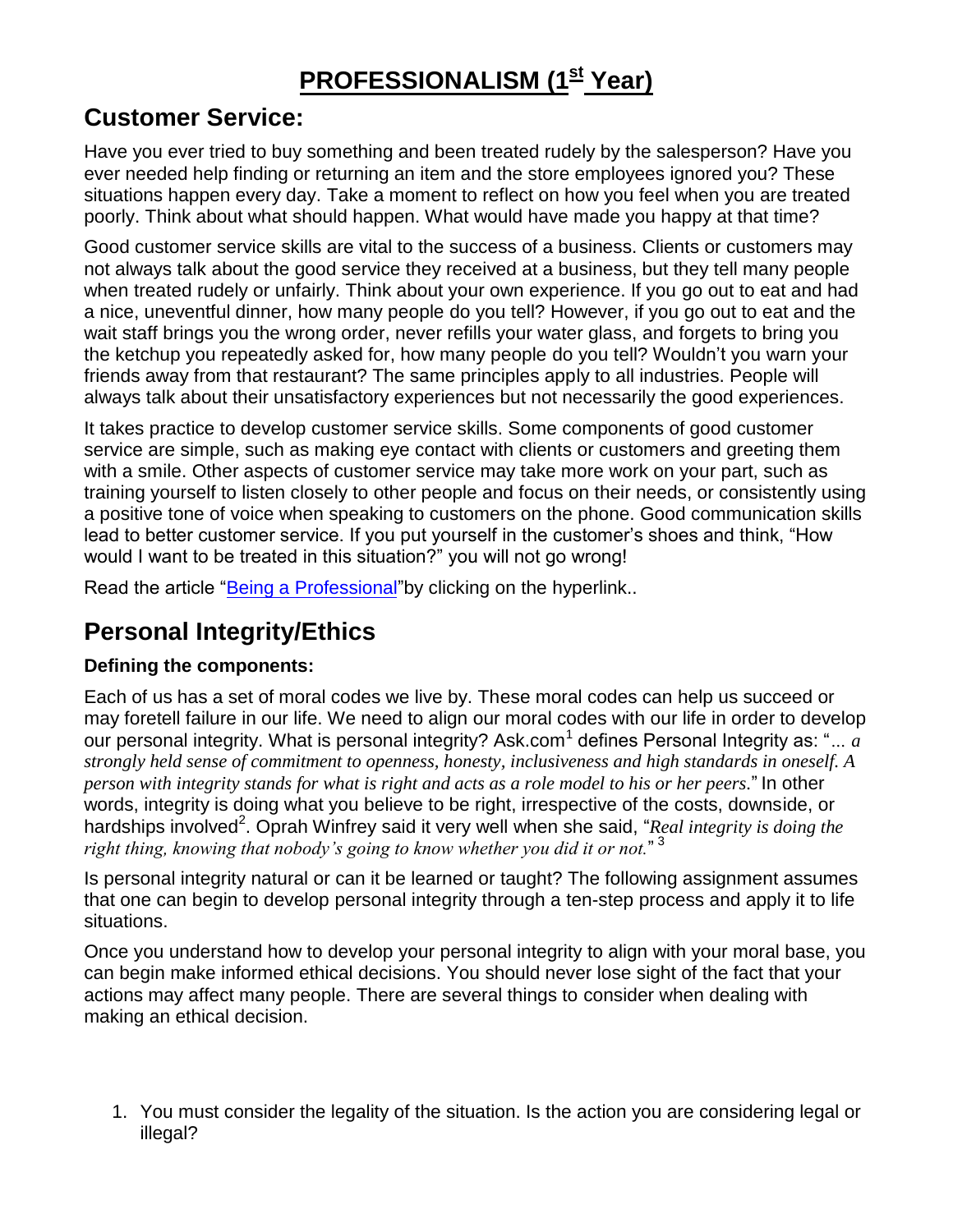- 2. You must consider the professional standard of ethics within your career field. Is the action you are considering sanctioned in your career field?
- 3. You must reflect upon your own ethical standards or personal integrity. Do your actions show respect for yourself and others, for truth, for the community, for life, and for the future?

Sometimes your employer may ask you to do something unethical. What would you do in that situation? If you overcharge for a brake repair job, will it cause that person to have too little money to feed their family for that week? Will the barrels of chemical waste you dump by a stream poison an entire community? Will the loss of money you embezzle from your employer cause them to go out of business? One simple action on your part can be devastating to others.

# *Introduction to Business Ethics*

The principles of right and wrong that guide an individual in making decisions are called *ethics.*  The use of personal ethics in making business decisions is called *business ethics.* In these Business Ethics Activities, you will have the opportunity to analyze the ethics of common business situations by using the following three-step checklist as a guide in collecting relevant information regarding an action.

- 1 *Is the action illegal? Does the action violate any laws?* Obeying the law is in your best interest and the best interest of your business.
- 2 *Does the action violate company or professional standards?* Public laws often set only minimum standards of behavior. Many businesses and professions set even higher standards of behavior. Thus, an action may be legal, yet still violate standards of the business or profession. Violating these standards may affect your job security or any professional certification you may hold.
- 3 *Who is affected, and how, by the action?* If an action is legal and complies with business and professional standards, you must rely on your principles of right and wrong to determine if the action is ethical. Determining how the action affects individuals and groups – including business employees and owners, customers, the local community, and society – will help you decide if an action is ethical.

In the activity presented below, you will read about a person who overstated information on a resume. Note how the three-step checklist, described above, was used to determine whether the individual demonstrated ethical behavior in preparing the resume.

### **Situation**

Don Sutton applied for a payroll clerk job with Search Services, a market research firm. To improve his chances in getting the job, he exaggerated his work experience on his resume. Based on this resume, Don was hired. After one year, he received above-average ratings during his annual performance review. Shortly thereafter, his boss met Don's former supervisor and learned the truth.

#### **Instructions**

Use the three-step checklist to help determine if Don's action demonstrated ethical behavior.

- 1 *Is the action illegal?*
- 2 *Does the action violate company or professional standards?*
- *3 Who is affected, and how, by the action?*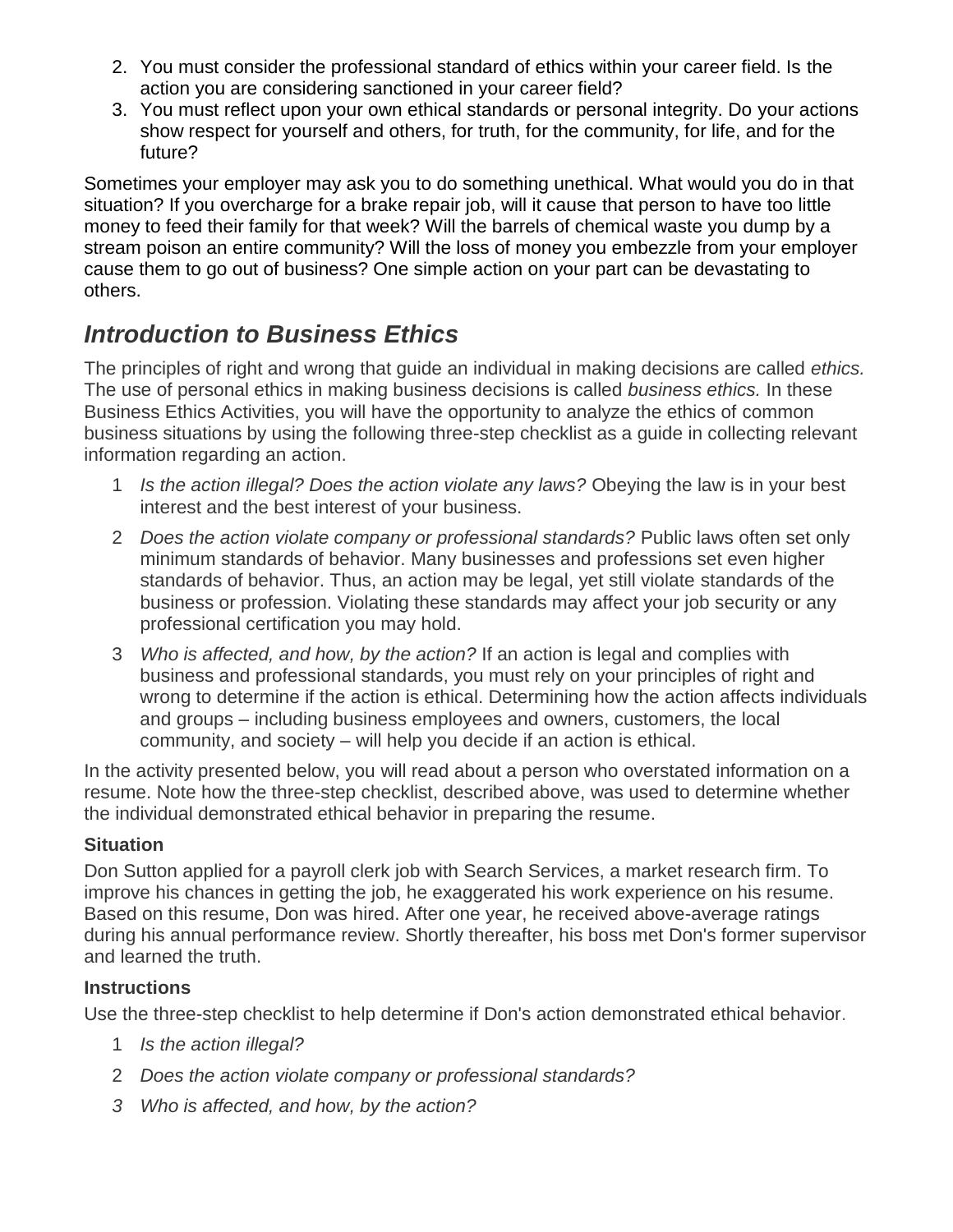# **What can you do right NOW?**

Even if you are not working, there are many things you can do **now** to improve your professionalism. Take a moment to consider how you behave and how you present yourself. Do you exhibit good customer service skills? Do you behave ethically toward others? Practicing professionalism in the classroom helps you develop a good pattern of behavior, which is easily transferable to the workplace. Look at the items on the list below and reflect honestly on your past behavior. How many of the things on the list apply to you?

- Use of improper language (swearing) Using cell phone in class
- Tardiness and absenteeism Texting in class
- 
- 
- 
- 
- 
- 
- Excessive talking **Excessive talking Difficulty** with teamwork
- Working on outside assignments Reading outside materials in class
- Plagiarism **Failure to complete assignments** Failure to complete assignments
- Sleeping in class **Contract Contract Contract Contract Contract Contract Contract Contract Contract Contract Contract Contract Contract Contract Contract Contract Contract Contract Contract Contract Contract Contract Con**

You will use your reflections on the above list to write a 3 (three) paragraph statement using this rubric:

**Introduction:** Set the stage for your essay by identifying the behavior you chose. Tell the reader what they are about to read. This paragraph can be as brief as three sentences.

**Body:** One person's behavior can affect many other people. Describe your behavior in detail. Tell how your behavior affects you and how it affects those around you. Build on your description by telling what differences it could make if you changed your behavior.

**Conclusion:** Summarize your paper. What was the purpose of this exercise? Why should a successful worker think about and understand work-place ethics? What did you learn about yourself by completing these exercises? Do you believe your personal behavior can actually affect your work place and the people you work with and/or serve?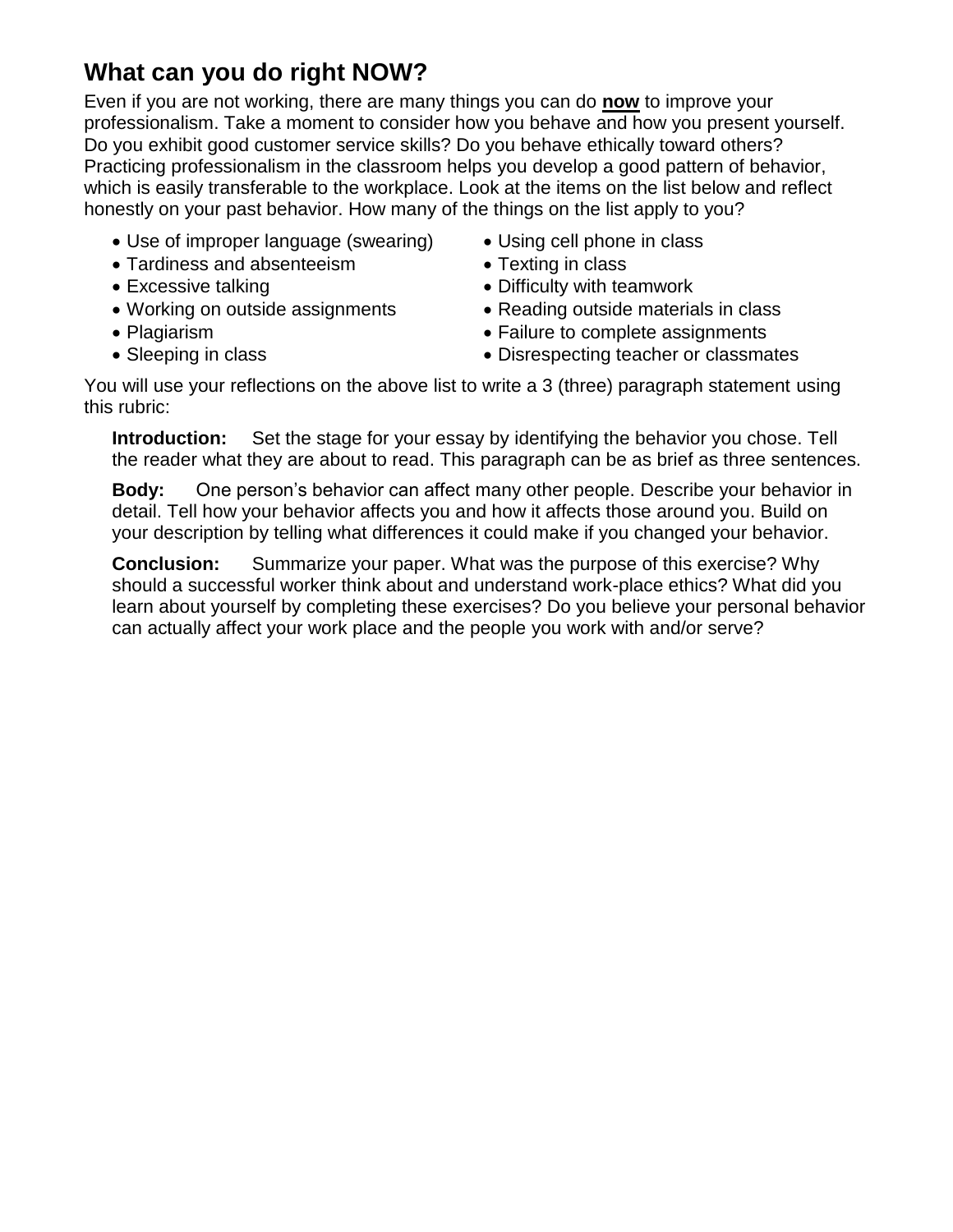### **Professionalism Worksheet (1st Year)**

| STEP 1: | Complete the following quiz.                                                                                                 |
|---------|------------------------------------------------------------------------------------------------------------------------------|
|         | Acting with a clear sense of professionalism will cause others to think highly of you.                                       |
|         | Everyone uses cell phones these days, so customers will not mind waiting a little bit<br>while you finish an important call. |
|         | Customers will talk to more people about bad experiences than good ones.                                                     |
|         | You should avoid eye contact with your customers.                                                                            |
|         | Good communication skills lead to better customer service.                                                                   |
|         | Tone of voice is particularly important when speaking on the phone.                                                          |
|         | Good customer service means focusing on your customer's needs.                                                               |
|         | You do not need to exhibit professionalism in some industries because you do not<br>work with many other people.             |
|         | Employees with good customer service skills can help make a business more<br>successful.                                     |
|         | Customer service, personal integrity, work ethic, and conflict resolution are all aspects<br>of professionalism.             |

## **STEP 2:**

- **Situation:** Don Sutton applied for a payroll clerk job with Search Services, a market research firm. To improve his chances in getting the job, he exaggerated his work experience on his resume. Based on this resume, Don was hired. After one year, he received above-average ratings during his annual performance review. Shortly thereafter, his boss met Don's former supervisor and learned the truth.
- **Instructions:** Use the three-step checklist to help determine whether or not Don's action demonstrated ethical behavior.
	- 1 *Is the action illegal?*

2 *Does the action violate company or professional standards?*

3 *Who is affected, and how, by the action?*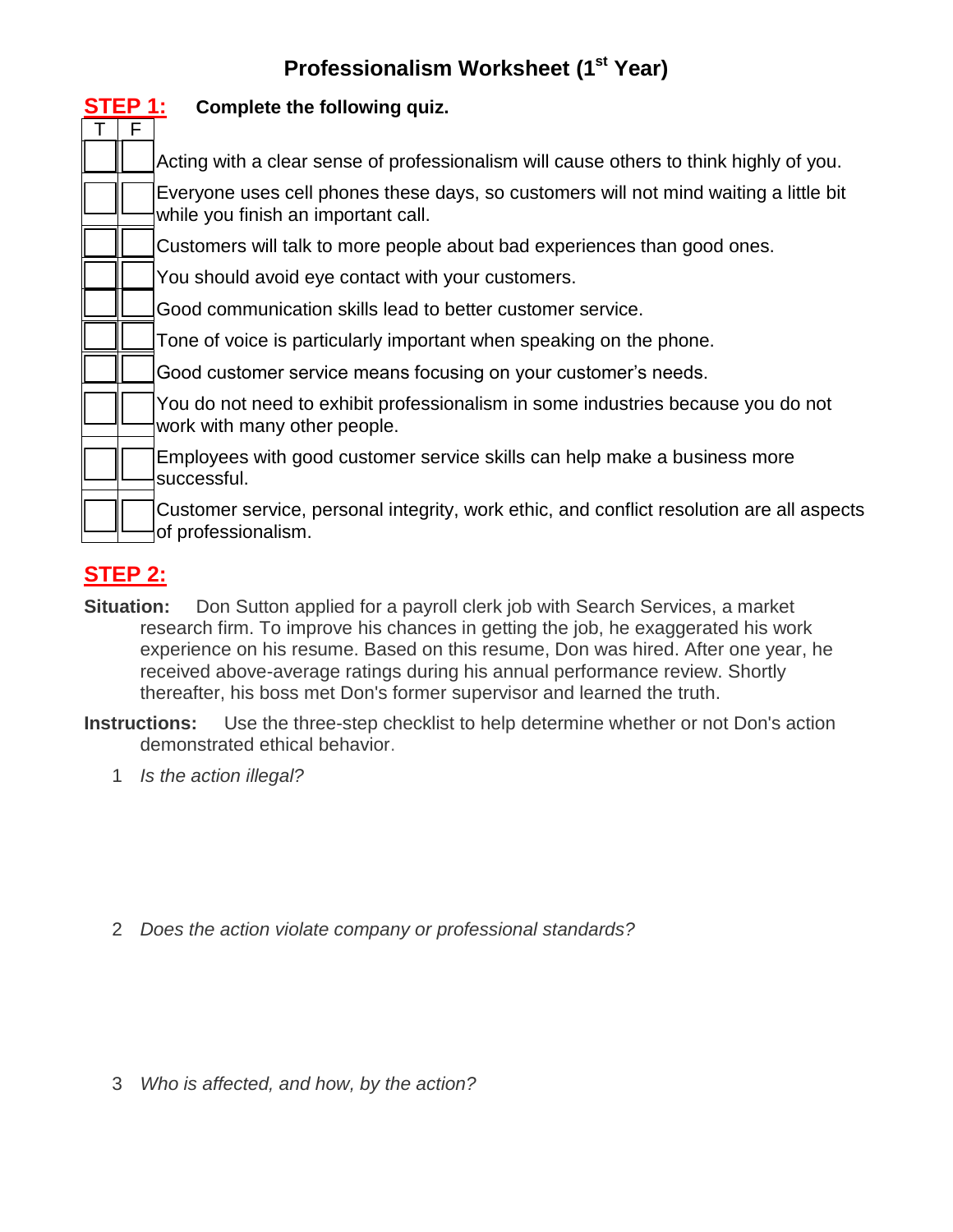**Conclusion:** Based on the above analysis, were Don's actions ethical or unethical.

### **STEP 3: Write a 3 (three) paragraph statement about your behavior**

Pick **one** item from the following list that applies to you in your school life.

- Use of improper language (swearing) Using cell phone in class
- Tardiness and absenteeism Texting in class
- 
- 
- 
- 
- 
- 
- Excessive talking **Excessive talking Bullet Properties •** Difficulty with teamwork
- Working on outside assignments Reading outside materials in class
- Plagiarism **Failure to complete assignments** Failure to complete assignments
- Sleeping in class **Contract Contract Contract Contract Contract Contract Contract Contract Contract Contract Contract Contract Contract Contract Contract Contract Contract Contract Contract Contract Contract Contract Con**

Write a 3 (three) paragraph statement using this rubric:

**Introduction:** Set the stage for your essay by identifying the behavior you chose. Tell the reader what they are about to read. This paragraph can be as brief as three sentences.

**Body:** One person's behavior can affect many other people. Describe your behavior in detail. Tell how your behavior affects you and how it affects those around you. Build on your description by telling what differences it could make if you changed your behavior.

**Conclusion:** Summarize your paper. What was the purpose of this exercise? Why should a successful worker think about and understand work-place ethics? What did you learn about yourself by completing these exercises? Do you believe your personal behavior can actually affect your work place and the people you work with and/or serve?